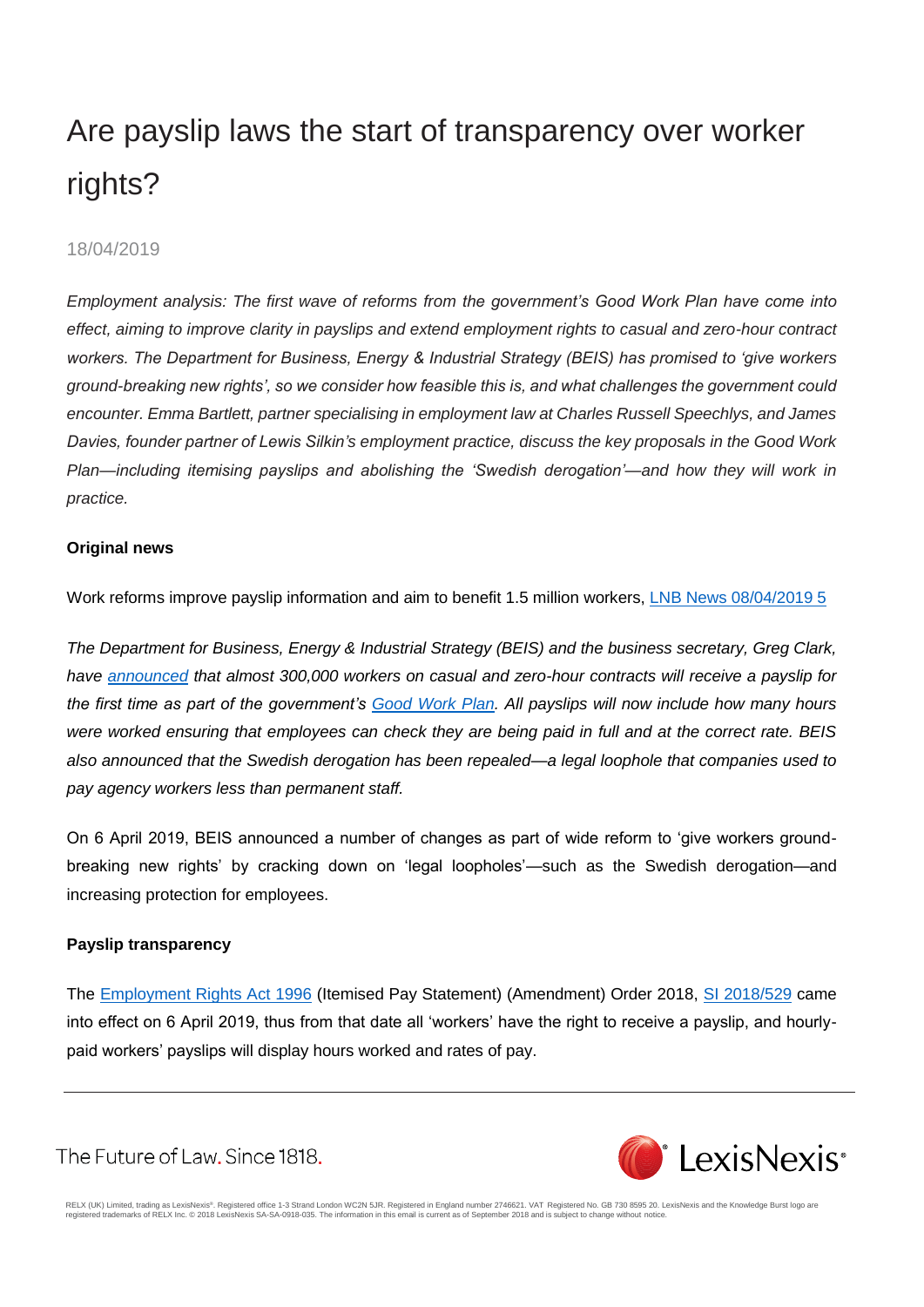This is 'an important step toward pay transparency', Bartlett says, because the itemised layout of payslips will make it easier for workers to 'verify that they've been paid correctly'. This in turn will make it 'easier for workers to challenge their pay and understand if national minimum wage obligations have been met'.

Davies agrees that this more comprehensible layout for payslips will not only ensure workers receive the correct pay rate, but that their employers are upholding their legal duties to pay them fairly, ie giving them the correct rate of national minimum wage or living wage.

From the employer's perspective, Bartlett says this change could present 'a burden' because they will have to generate new payslips. However, as employers should already have access to the necessary data, and as most payslips are delivered electronically, the burden should not be too heavy.

# **Increased potential penalties for non-compliant employers**

The reforms offer more support for workers should they wish to prosecute their employers, with the maximum penalty employment tribunals can award for 'aggravated' breaches by employers has been increased from £5,000 to £20,000 for breaches beginning on or after 6 April 2019.

This is a 'substantial increase', according to Bartlett, who points out that under these changes, the employment tribunals 'can issue orders that employers who are found to have not just breached employment law, but undertaken an aggravated breach'.

Recent government *guidance* indicates that a tribunal may be more likely to find that the employer's behaviour in breaching the law has aggravating features if the employer:

• breached the law deliberately or committed the breach with malice

• had a dedicated and/or well resourced human resources team

• had repeatedly breached the employment right concerned, for example made even higher unlawful deductions from a claimant following a judgment against the employer for the same breach

Davies, however, argues that the increase in the maximum penalty for 'aggravated breaches' 'is likely to have little, if any, effect', because 'employment tribunals rarely make this order because the money goes to the government rather than to the individual who has suffered the poor behaviour'. Tribunals, Davies argues,

The Future of Law. Since 1818.

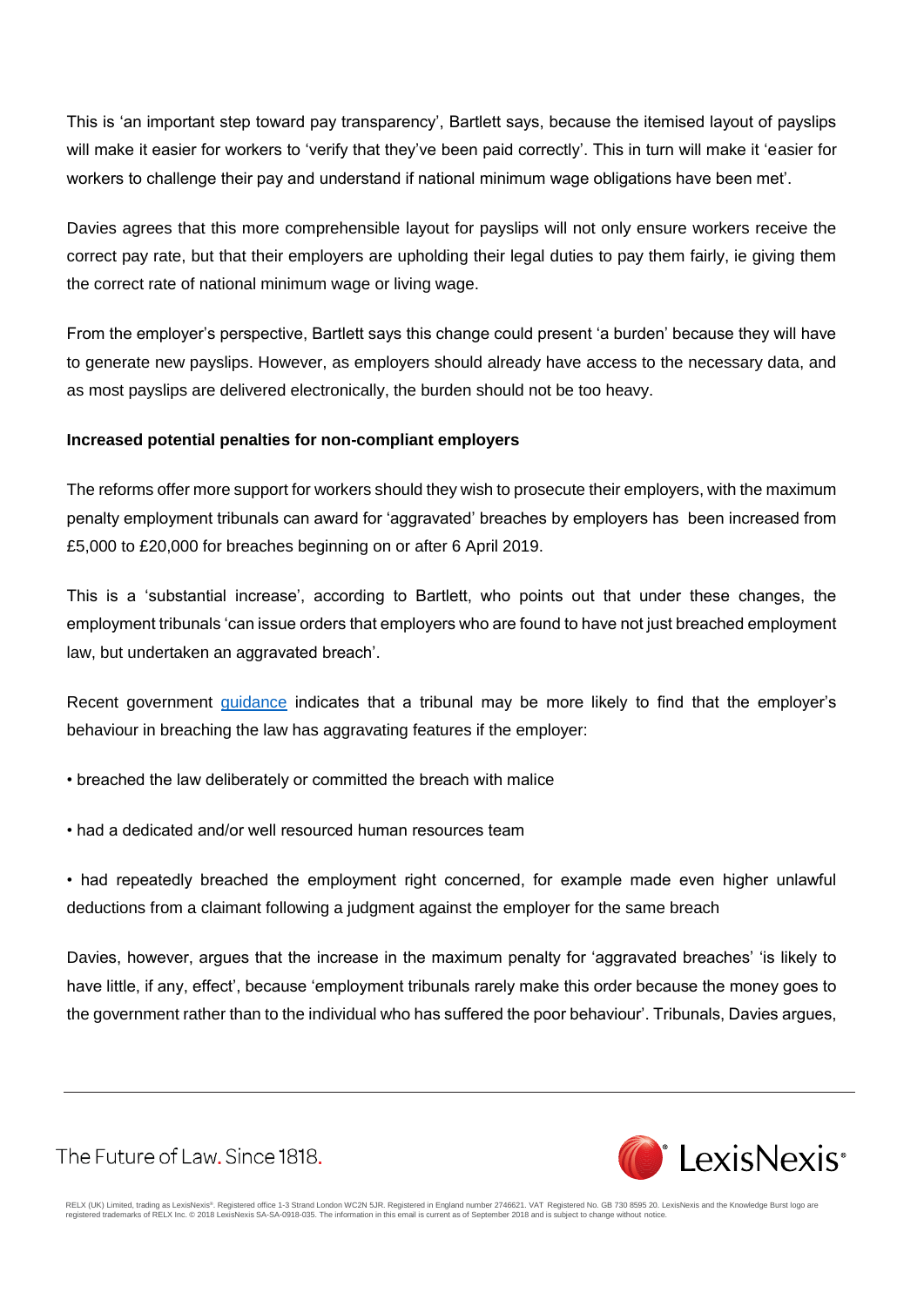will be reluctant to choose this option as it is unlikely to benefit the claimant/worker, so it is questionable how much of a difference this will make.

As it stands, Davies says 'many employers fail to pay damages awarded to workers', so tribunals seem to avoid making 'an order for a large sum to go to the government if that might make it less likely that the claimant will receive their money'. More change is needed to address these issues.

### **Agency workers**

The 'Swedish derogation' refers to regulations 10-11 of the Agency Workers Regulations 2010, [SI 2010/93,](https://www.lexisnexis.com/uk/legal/search/enhRunRemoteLink.do?linkInfo=F%23GB%23UK_SI%23num%252010_93s_Title%25&A=0.7252259993372285&backKey=20_T28661816525&service=citation&ersKey=23_T28661816506&langcountry=GB) which is an exemption which permitted employment agencies to pay workers less than permanent staff in the equivalent job—provided the agency employed the workers on a permanent contract and paid them between assignments—evading equal pay entitlements. Under the reforms, this will be revoked by the introduction of The Agency Workers (Amendment) Regulations 2019, [SI 2019/724,](https://www.lexisnexis.com/uk/legal/search/enhRunRemoteLink.do?linkInfo=F%23GB%23UK_SI%23num%252019_724s_Title%25&A=0.5064088619710982&backKey=20_T28661816525&service=citation&ersKey=23_T28661816506&langcountry=GB) which is due to come into force from 6 April 2020.

Repealing the Swedish derogation, Davies says, will 'mean that agency workers will be entitled to the same pay as permanent employees in equivalent positions after completion of a 12-week qualifying period'. The effectiveness of this, he says, is uncertain as it 'remains to be seen whether this will benefit agency workers in practice or whether assignments will simply be ended before the 12-week point is reached'.

Furthermore, the retention of the minimum of 15 employees needed to request an information and consultation body, Davies believes, 'will limit the effect of this change'.

On a more positive note, Bartlett points out that it gives agency workers the ability to 'seek parity rather than receive compensation that is "no less equivalent"', making life easier 'as this can often be a fudge'.

Davies advises employment businesses who use the Swedish derogation to 'revisit their arrangements to ensure workers receive the terms to which they are entitled from next April'.

This, Davies says, is one of two changes which will benefit agency workers. The other is the introduction of the Conduct of Employment Agencies and Employment Businesses (Amendment) Regulations 2019, [SI](https://www.lexisnexis.com/uk/legal/search/enhRunRemoteLink.do?linkInfo=F%23GB%23UK_SI%23num%252019_725s_Title%25&A=0.6377766068181873&backKey=20_T28661816525&service=citation&ersKey=23_T28661816506&langcountry=GB)  [2019/725,](https://www.lexisnexis.com/uk/legal/search/enhRunRemoteLink.do?linkInfo=F%23GB%23UK_SI%23num%252019_725s_Title%25&A=0.6377766068181873&backKey=20_T28661816525&service=citation&ersKey=23_T28661816506&langcountry=GB) under which agency workers are now entitled to a statement setting out key facts about their terms.

The Future of Law. Since 1818.

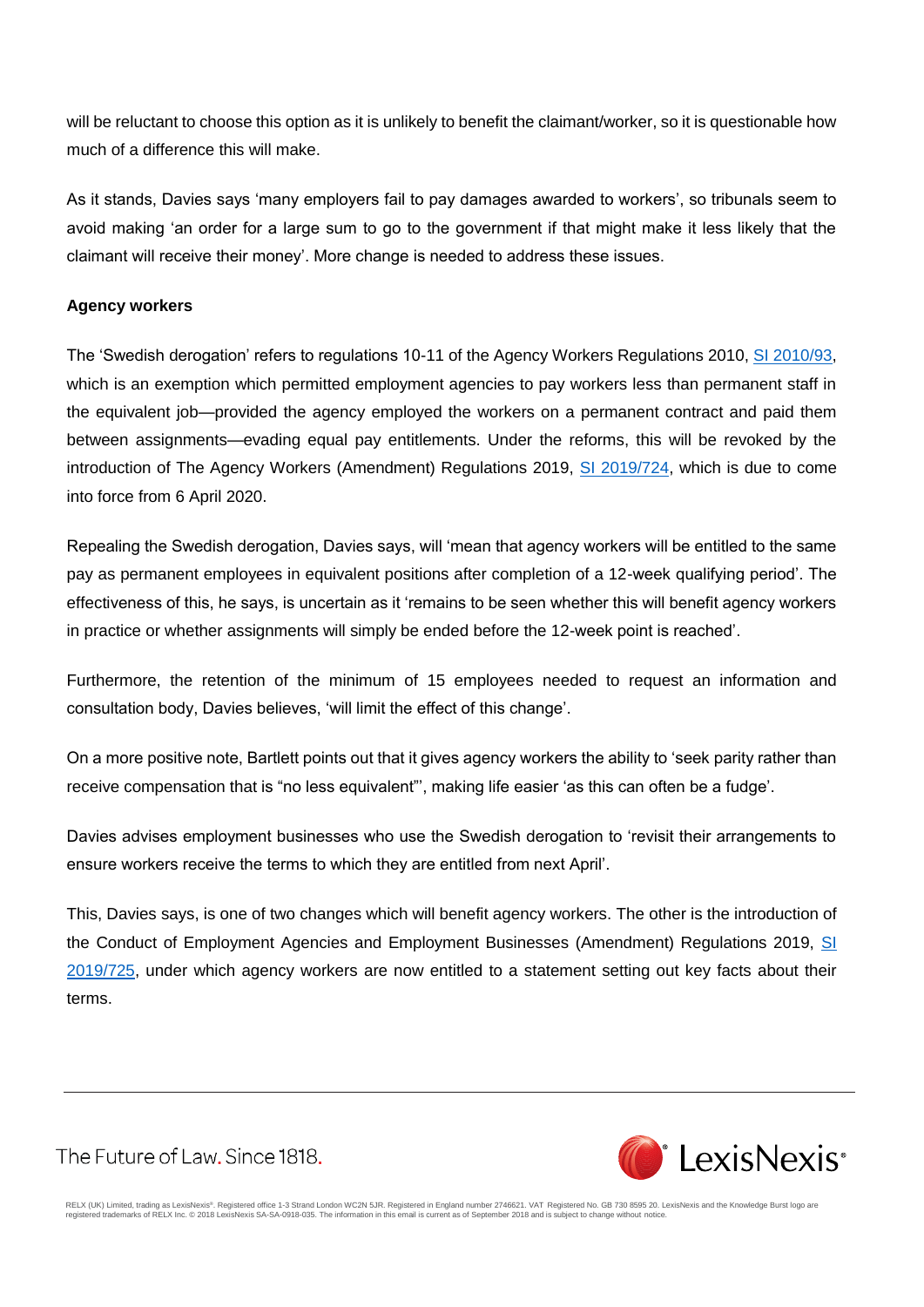## **Outlining worker rights**

The Employment Rights (Employment Particulars and Paid Annual Leave) (Amendment) Regulations 2018, [SI 2018/1378](https://www.lexisnexis.com/uk/legal/search/enhRunRemoteLink.do?linkInfo=F%23GB%23UK_SI%23num%252018_1378s_Title%25&A=0.45747978724051963&backKey=20_T28661816525&service=citation&ersKey=23_T28661816506&langcountry=GB) will come into force from 6 April 2020, giving workers the right to a statement of rights from day one.

Bartlett explains that the new statement will contain more than is currently the statutory requirement for employees (known as a statement of particulars under section 1 of the Employment Rights Act 1996), including:

- '• length of time the job is expected to last
- notice period

• eligibility for sick leave/sick pay—worker who are not employees currently don't have the right to this, but some "employers" may be prepared to offer it

- whether there is a probationary period
- •other leave rights
- all pay and benefits
- detail the specific days and times of work'

Davies says the 'Statement of Terms' rights will be an improvement for workers' rights not just because of the change in time frame (it applying as a day one right), but because it will apply to all workers—not just employees—and the information that must be provided has been expanded. Although 'relatively modest', he argues 'this change should make it practically easier for workers to know and enforce their rights'.

Bartlett agrees this change 'will give greater transparency of [worker] rights', arguing that 'it's good practice in any event to have the statement of rights delivered before or on the first day of work'.

#### *More to come*

The Good Work Plan contains further proposals to empower employees to request more security from their employer—the right to request a more stable contract. The time frame for introducing this right has not been

The Future of Law, Since 1818.

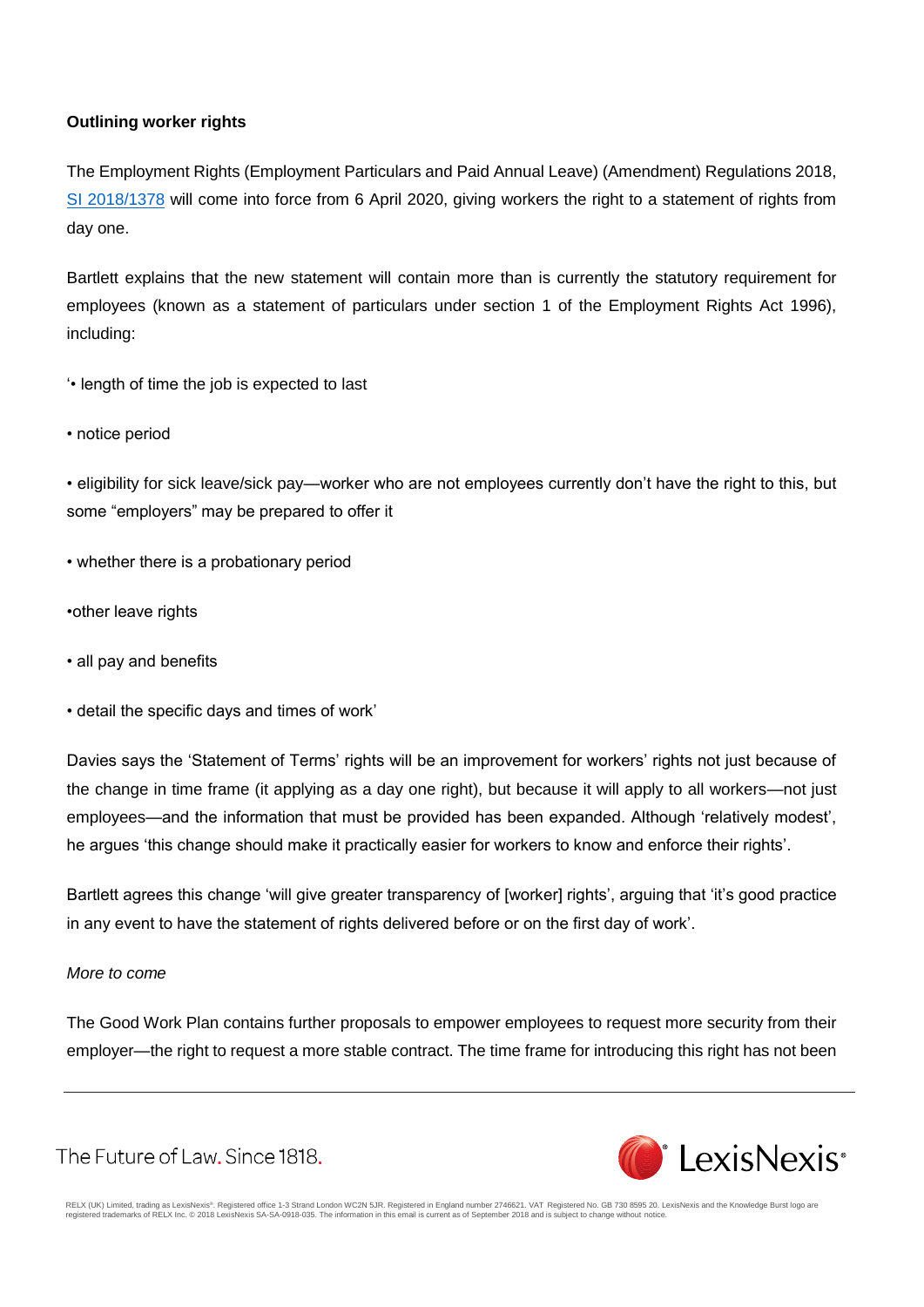established, but Bartlett explains that, when it comes, this 'right will apply to those working on atypical contracts such as zero hours, where their hours of work are not guaranteed'.

Currently, workers on such contracts will have the right to request a more stable contract after 26 weeks.

#### **Other key proposals**

According to Bartlett, the other most important changes proposed under the Good Work Plan include:

'• casual employees currently lose continuous service if there is a break of one week or more in their employment. This will be amended so that the break has to be at least four weeks to break continuity of employment, thereby providing better opportunity to casual employees to establish continuity of employment and the consequent increased rights that brings once they've achieved two years continuous service, or even 26 weeks—no date for implementation yet

• the reference period for calculating holiday pay will be 52 weeks rather than 12 weeks, which should help workers affected by seasonal trade where they have peaks and troughs in their working hours (and are paid accordingly)—due April 2020

• no timescale for implementation of a regulation that employers must not make deductions from tips (eg the cost of administering them particularly by troncs)—somewhat surprising no time frame but I should think employers may have started to do the right thing already given the HMRC investigations and media attention around this

• the Good Work Plan recognised that employee relations flourish where there is good communication between employer and workforce and so where there is no employee information and consultation forum, only 2% of the workforce (rather than 10% which it currently is) will need to request one—this is due for April 2020'

Davies draws attention to:

'• the government intends to increase the period required to break continuity of service from one week to four weeks

The Future of Law. Since 1818.

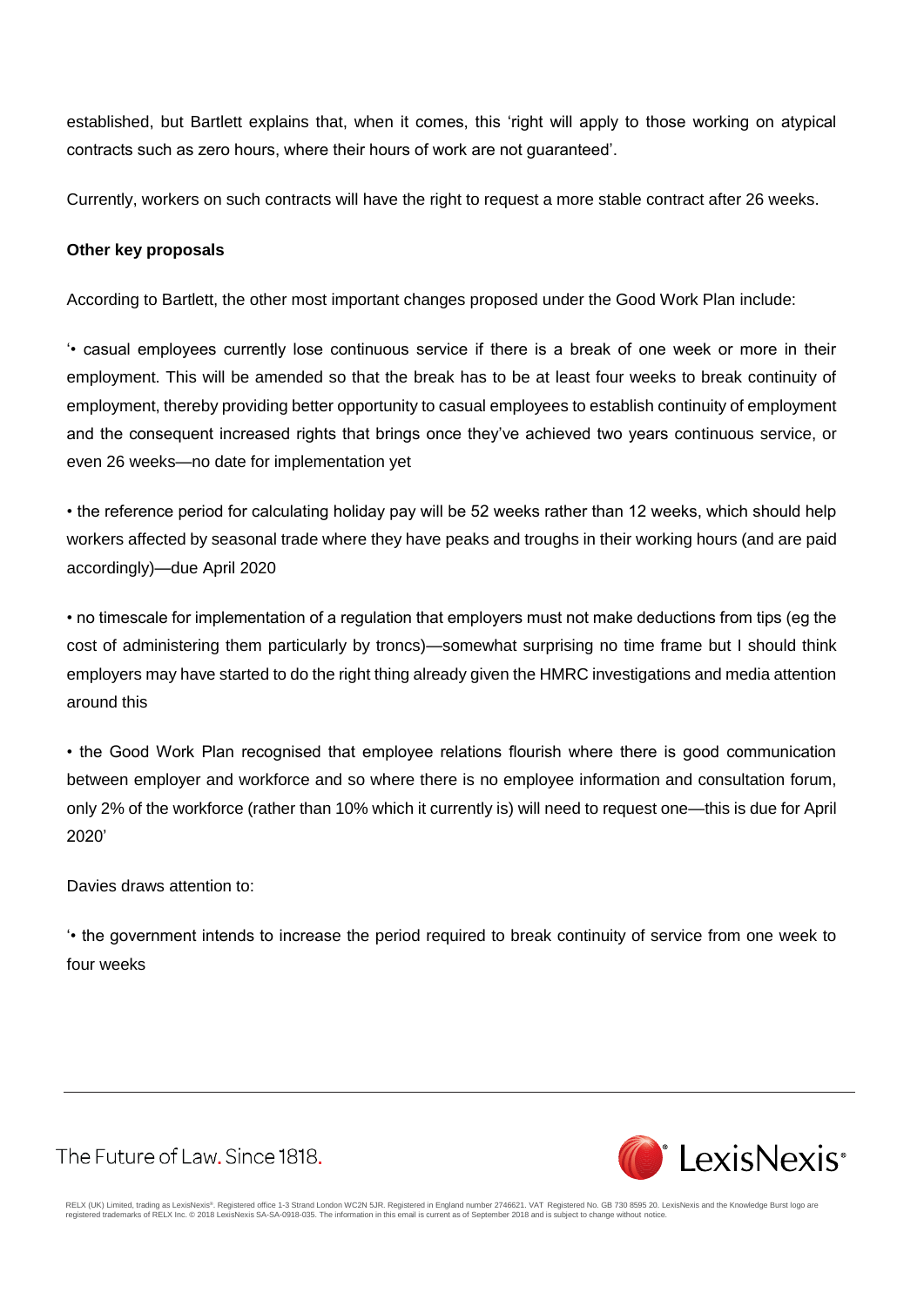• holiday pay rights will be tweaked with the reference period for calculating holiday pay to be increased to 52 weeks from 12 (which should assist employers as well as employees by preventing an atypical peak or dip in pay during the reference period distorting holiday pay)

• a state body will enforce holiday pay for "vulnerable" workers—although we have been given very few details about how this might work in practice

• service-sector workers will be helped by a ban on deductions from staff tips

### **Ensuring effectiveness**

BEIS calls the Good Work Plan 'the government's largest upgrade to worker's rights in a generation', but do these reforms go far enough?

While Davies acknowledges that these reforms 'are only the start of the government's 'Good Work Plan', he expresses doubt about whether the government can deliver on its aims to 'clarify the tests for employment status and align the employment and tax tests as much as possible':

'It is difficult to see how employment law's tri-partite categorisation (employee, worker and selfemployed) can be easily reconciled with the tax authorities' binary conceptualisation (employed and self-employed). Furthermore, it is hard to see how the employment status test could be clarified without making it much less flexible.'

Bartlett also has reservations about whether these reforms will deliver in practice, referring to 'the most fundamental proposal' to define a third category of worker status. The government plans to hold a consultation on the proposal to define a category of 'dependent contractor' to prevent employers seeking to impose terms on individual workers which would include a right of substitution to refer to them as selfemployed contractors rather than 'workers'. By doing this, Bartlett argues that 'companies have created "hidden workers" who have been denied certain worker rights—principally the right not to have unlawful deductions from wages, the right to national minimum wages, and the right to holiday pay'.

Therefore, Bartlett concludes 'the government claims this will be the biggest package of workplace reform, but until the determination of a new "worker" status is ironed out, then I can't say I agree'.

The Future of Law. Since 1818.